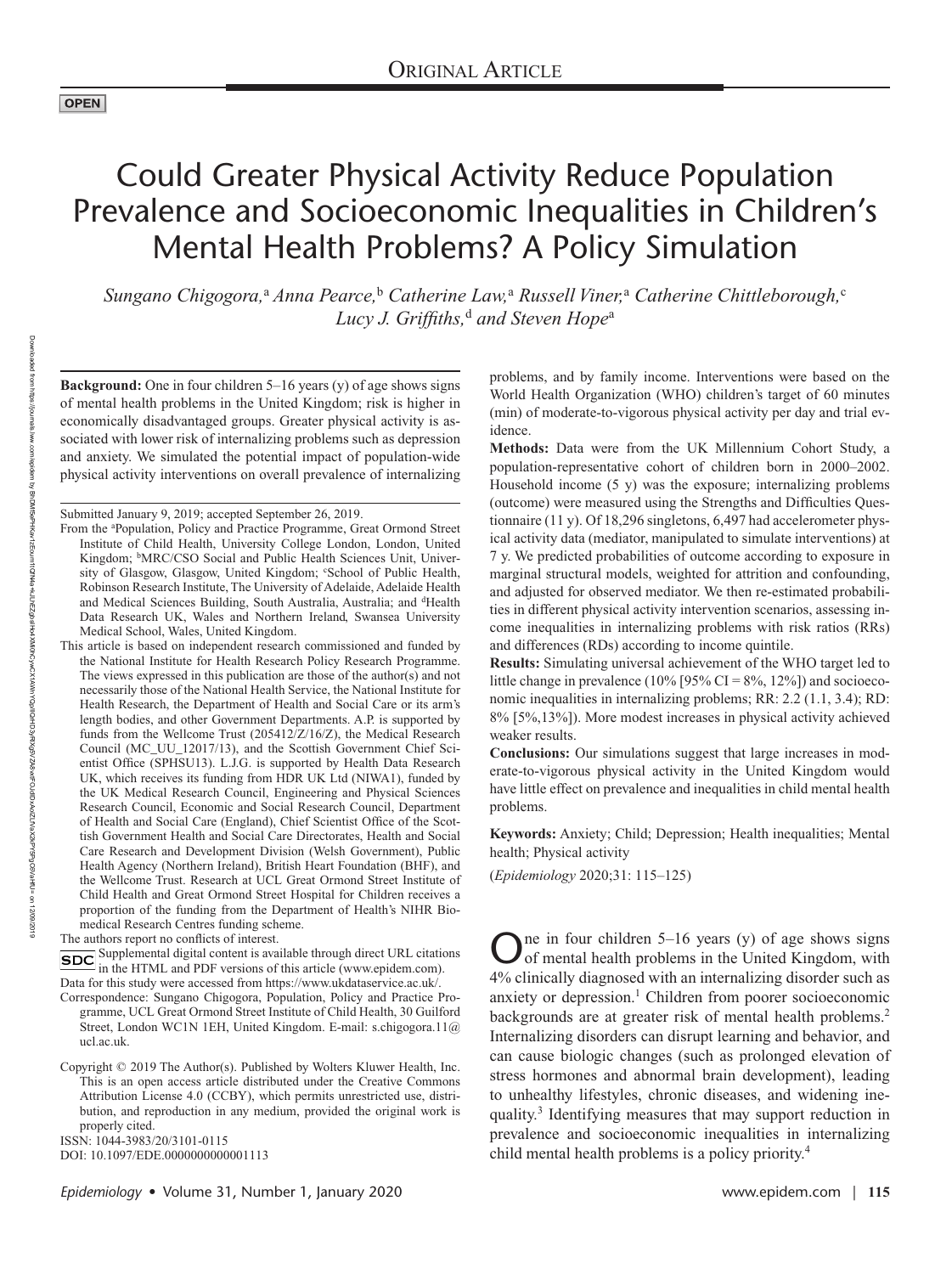Regular exercise is associated with better mental health in children.<sup>5,6</sup> In observational studies, young people  $(3-21 \text{ y})$ of age) who engage in greater levels of physical activity often report fewer signs of anxiety or depression (such as emotional and peer problems).<sup>5</sup> Furthermore, randomized trial findings show that increased moderate (e.g., brisk walking) to vigorous (e.g., running) physical activity<sup>7</sup> can result in reductions in reported internalizing problems.<sup>6</sup> However, higher levels of physical activity are also associated with more externalizing mental health problems, where children with externalizing problems are more physically active.<sup>5</sup> The contradictory associations observed between physical activity and child mental health problems may be due to the overlap between physical activity and measures of externalizing disorders (hyperactivity and conduct problems).<sup>8</sup>

Guidance from the UK Chief Medical Officer, following World Health Organization (WHO) recommendations, suggests that children 5–18 y of age should undertake at least 60 minutes (min) of moderate-to-vigorous physical activity per day to optimize muscular, cardiorespiratory, bone, and functional development.9,10 Although physical activity levels are generally low in the United Kingdom (with about half of 7-year-olds achieving the  $60$  min/day target),<sup>11</sup> there is contradictory evidence on its social patterning.12 Children from less affluent backgrounds are more likely to engage in active commuting to school, largely due to lower levels of car ownership among poorer families, and are more likely to engage in unstructured outdoor play.12 In contrast, children in more affluent families are more likely to have access to organized sporting activities, clubs, and recreational facilities.<sup>13</sup>

Although interventions to increase physical activity can reduce internalizing problems, a review concluded that the evidence base for physical activity and child mental health problems is limited and often of poor quality.<sup>5</sup> Despite the lack of good evidence, physical activity is promoted as having benefits for mental health at all ages.<sup>14</sup> It is not possible to determine the potential impact of increasing moderate-to-vigorous physical activity on population prevalence and inequalities in internalizing mental health problems from trials, due to limitations of small sample size, and heterogeneous design and evaluation. Population roll-out of physical activity interventions would require consideration of several factors. First, criteria for eligibility should maximize the number of children who would benefit from the intervention in light of constrained resources, while promoting equity. Proportionate universalism, where all children receive some level of intervention but some children are offered more intensive intervention based on certain characteristics, may reduce inequality.15 In addition, it is important to consider the proportion of eligible children who may engage with the intervention (uptake) and by how much the intervention would actually increase physical activity in those children (effectiveness). Large-scale population data allow for exploration of the potential impact of moderateto-vigorous physical activity interventions on internalizing

mental health problems, informed by existing intervention evidence and actual or hypothetical policy guidance.<sup>16</sup>

The aim of our study was to examine how populationlevel interventions to increase moderate-to-vigorous physical activity in childhood might reduce prevalence and inequalities in internalizing mental health problems in the United Kingdom, using nationally representative data from the Millennium Cohort Study. We simulated a number of scenarios where an intervention would be available to everyone (universal), to children at increased risk of mental health problems (targeted), or to those already affected by mental health problems (indicated).<sup>17</sup> We simulated the effectiveness of each intervention according to physical activity increases needed for universal achievement of the WHO 60min/day moderate-to-vigorous physical activity target, and according to actual increases in physical activity shown in trials. Modeling of uptake was informed by the proportion of children or families who enrolled in previous physical activity intervention trials, accounting for variation between socioeconomic groups (differential uptake).

## **METHODS**

## **Study Characteristics**

The Millennium Cohort Study (MCS) is a prospective cohort study of children born in the United Kingdom in 2000– 2002, which was constructed to be representative of the total UK population at baseline.<sup>18</sup> Data on a range of demographic, behavioral, developmental, health, and parental socioeconomic characteristics were recorded for the first time when the child was approximately 9 months old.<sup>19</sup> Interviews were carried out by trained interviewers, with information provided by a main caregiver (usually the mother). Information was collected on 18,818 infants; our analyses were limited to 18,296 singletons.20 We use data collected at ages 5 ( $n = 15,041$ ), 7 ( $n = 13,681$ ), and 11 ( $n = 13,475$ ) years. Ethical approval for data collection at each sweep of MCS and accelerometer studies was granted through the National Health Service, and Northern and Yorkshire Research Ethics Committee systems,<sup>21</sup> and approval for seasonal accelerometer and calibration studies was granted by the University College London Research Ethics Committee.<sup>22</sup>

## **Measures**

## **Exposure: Household Income**

We used equivalized household income (quintiles), reported at 5 y, as an indicator of socioeconomic circumstances.23 We adopted highest level of maternal academic attainment as an alternative indicator of socioeconomic circumstances in a sensitivity analysis.

## **Mediator: Physical Activity**

Physical activity was recorded at 7 y using Actigraph GT1M accelerometers, demonstrated to measure activity reliably in children.<sup>24</sup> Data were processed to eliminate nonwear time and extreme readings, resulting in a physical activity study sample with valid data of ≥10 hours (h)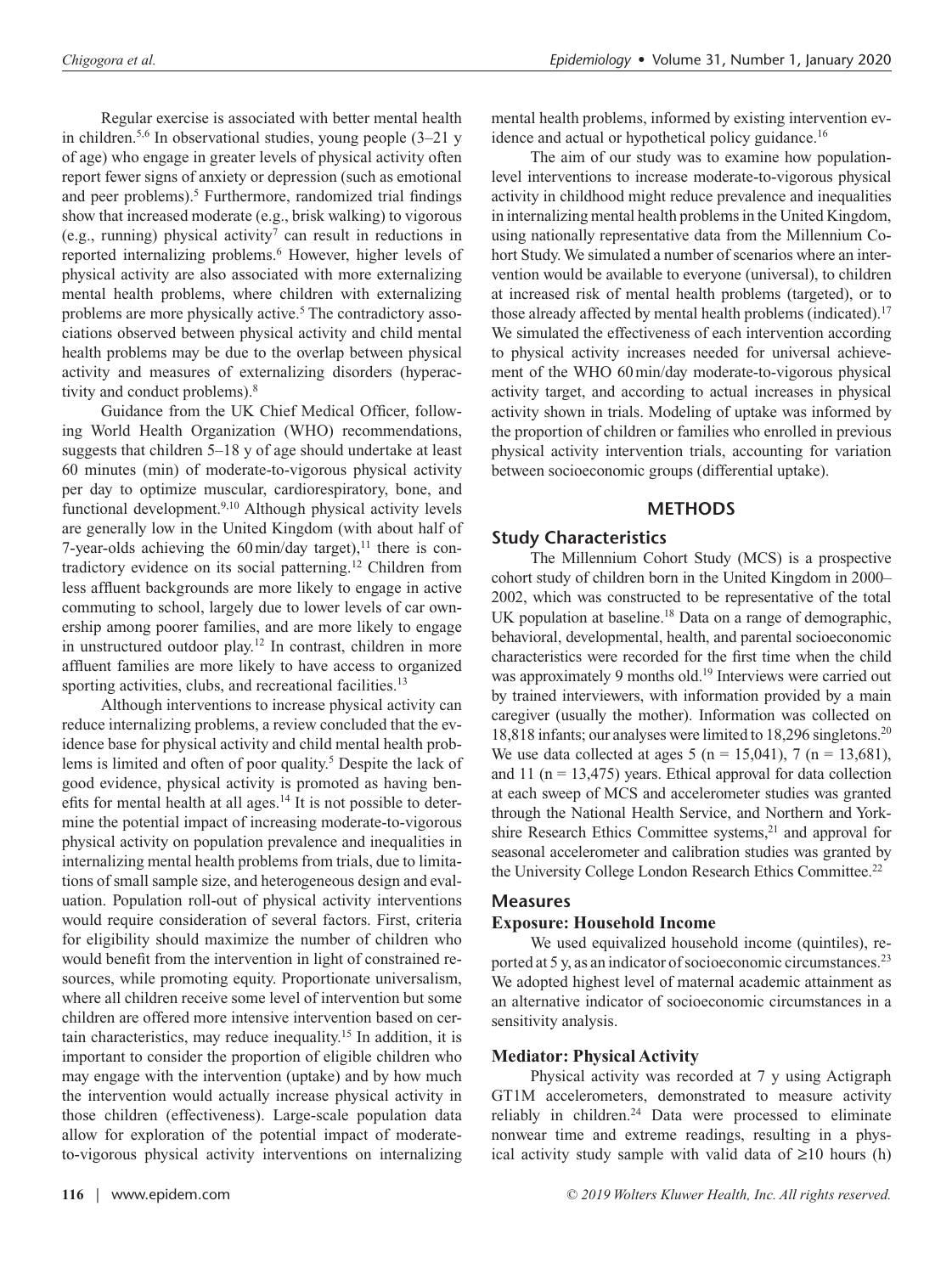on at least 2 days.25 Missing physical activity data were not imputed. Moderate-to-vigorous physical activity was defined as  $\geq$ 2,241 accelerometer counts of activity per minute,<sup>11,22</sup> and was reported in terms of number of minutes of activity per day. Moderate physical activities are typically those that cause the child's pulse, body temperature, and respiratory rate to increase, while still being able to carry on a conversation (e.g., bike-riding and playground activities); vigorous activities cause the respiratory rate to increase to a point where they find it difficult to carry on conversation (e.g., fast running and swimming).10 Further details on the exact levels of these activities used to classify children in the MCS are provided elsewhere.11 A Box–Cox transformed measure of moderate to-vigorous physical activity ( $\lambda = 0.34$ ) was used in regression models as the variable was not normally distributed.26 There was no evidence that the effect of moderate-to-vigorous physical activity on internalizing problems varied by income quintiles ( $P$  value for effect modification = 0.668).

#### **Outcome: Internalizing Child Mental Health Problems**

Child mental health problems were assessed at 11 y using the Strengths and Difficulties Questionnaire (SDQ), a widely used measure of child behavior completed by the parent/main caregiver. The SDQ comprises 25 items measuring five scales: emotional symptoms, conduct problems, hyperactivity, peer relationship problems, and prosocial behavior.27

We examined internalizing mental health problems, combining emotional and peer problems scales; scores ranged from 0 to 20, which we dichotomized using a cut-off (10% highest scores; range 8–19) to indicate internalizing mental health problems.<sup>28</sup> As sensitivity analyses, we used teacherreported internalizing scores,<sup>29</sup> and an alternative measure of internalizing mental health problems, derived by combining all children who had abnormal or high scores on either the peer (score ≥3) or emotional (score ≥4) subscales, based on SDQ recommended subscale cut-offs.28

#### **Confounding**

We adjusted for the following factors which were identified as potential confounders, guided by a directed acyclic graph (Figure 1). At baseline, we accounted for maternal age at first live birth and ethnicity. Time-varying covariates were measured at 7 y, the sweep when physical activity was recorded: perceived neighborhood safety, maternal psychological distress (Kessler-6),<sup>30</sup> child overweight/obese status, and child longstanding illness. To reduce potential for reverse causation by externalizing behavior on physical activity, we accounted for conduct and hyperactivity problems (measured using the SDQ) at 7 y. There was no evidence that inequalities in internalizing mental health problems varied by sex (*P* value for effect modification  $= 0.754$ ; results are presented for boys and girls combined.



**FIGURE 1.** Directed acyclic graph illustrating the relationship between household income (exposure), physical activity (mediator), and internalizing child mental health problems (outcome).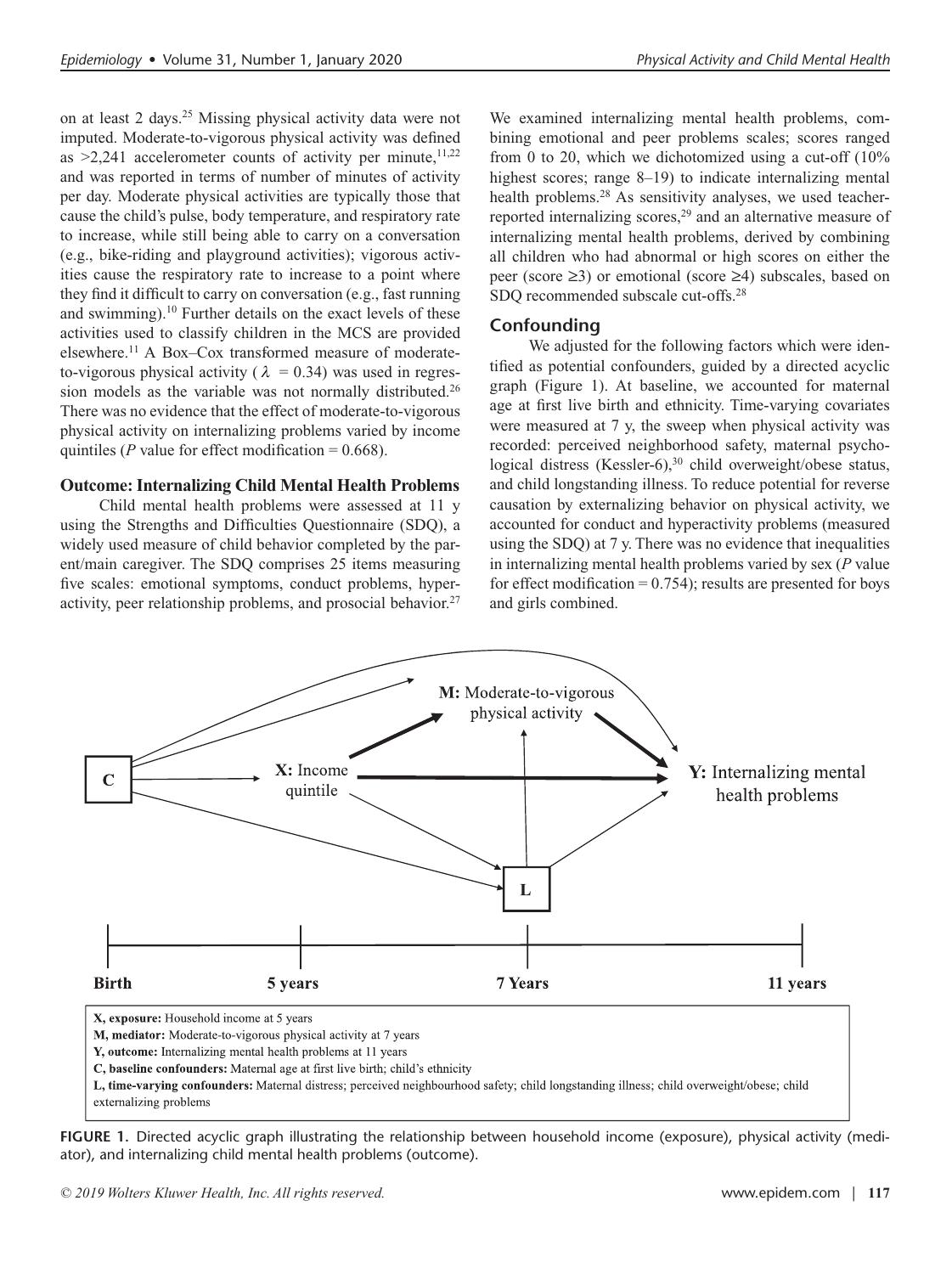#### **Intervention Scenarios**

We modeled a series of scenarios reflecting varying levels of effectiveness, eligibility, and uptake used in previous simulations of physical activity interventions and childhood overweight. 16 Scenarios were guided by the WHO 60min/ day target for moderate-to-vigorous physical activity<sup>10</sup> and reviews of physical activity interventions.31–34

#### **Effectiveness**

To simulate effectiveness, we modified the physical activity variable by increasing number of minutes of activity per day by given amounts, ranging from an average 2.3min/day (scenario 2) to 30min/day (scenario 1).

## **Eligibility**

Each intervention scenario had different eligibility criteria. For example, children were eligible for an active transport intervention dependent on whether their usual mode of travel to and/or from school at 7 y involved walking or cycling, according to maternal report.33, 34 Children were eligible for a targeted, after-school intervention if they lived in deprived areas,<sup>32,35</sup> or an indicated family-based intervention<sup>36</sup> if they had a borderline/abnormal score for internalizing mental health problems at 5 y.

#### **Uptake**

Uptake levels varied for each scenario, from 100% in a hypothetical intervention where children would increase their physical activity in accordance with the WHO target of 60min/ day, to 64% in the indicated family-based intervention.<sup>36-40</sup> Table 1 contains a detailed description of each scenario.

## **Statistical Analysis**

We used descriptive statistics (proportions, means, and medians with 95% confidence intervals [CIs], weighted for attrition) to illustrate associations between household income, moderate-to-vigorous physical activity, internalizing mental health problems, and covariates.

#### **Prevalence of Internalizing Problems and Measures of Inequality**

We estimated the association between income and internalizing problems using logistic regression, weighted for attrition to the MCS physical activity study and survey design,<sup>22</sup> with internalizing scores up to the 90th percentile as referent, versus the highest 10%. We used predicted probabilities (and 95% confidence intervals) obtained from this regression model to estimate the prevalence of internalizing problems, overall and in each income quintile. We estimated summary

| Scenario                                                              | <b>Effectiveness (Average Increase in Minutes Spent on</b><br>Moderate-to-vigorous Physical Activity/Day) and Eligibility                                                                                                                                                                                                                                                                             | Uptake                                                                                                                                                                                                                                  |
|-----------------------------------------------------------------------|-------------------------------------------------------------------------------------------------------------------------------------------------------------------------------------------------------------------------------------------------------------------------------------------------------------------------------------------------------------------------------------------------------|-----------------------------------------------------------------------------------------------------------------------------------------------------------------------------------------------------------------------------------------|
| 1. Universal achievement<br>of WHO 60 min physical<br>activity target | 30 min [SD, 5 min]<br>Applied to all children (shifting the proportion of children achieving<br>60 min of moderate-to-vigorous physical activity from $51\%$ to $96\%$ )                                                                                                                                                                                                                              | 100%                                                                                                                                                                                                                                    |
| 2. Universal school break-<br>time intervention                       | $2.3 \text{ min}$ [SD, 1 $\text{min}$ ]<br>Based on reported increases in physical activity from school break-time<br>interventions <sup>31</sup>                                                                                                                                                                                                                                                     | 85% (reflects uptake in school-based universal<br>scheme $)^{37}$                                                                                                                                                                       |
| 3. Universal active transport<br>intervention                         | $4 \text{min}$ [SD, $2 \text{min}$ ] $/2 \text{min}$ [SD, $1 \text{min}$ ]<br>An average 4 min increase in moderate-to-vigorous physical activity for<br>all children who did not walk or cycle to school; 2 min if they walked<br>or cycled in one direction only (i.e., to or from school). Evidence<br>from school transportation <sup>33</sup> and school-based intervention trials <sup>34</sup> | 77% (reflects uptake in physical activity<br>interventions in children) <sup>38</sup>                                                                                                                                                   |
| 4. Targeted after-school<br>intervention                              | $2.6 \text{min}$ [SD, 1.3 min]<br>Applied to children who lived in the most deprived areas in the United<br>Kingdom according to the indices of multiple deprivation. Evidence<br>from school-based after-school intervention <sup>32</sup>                                                                                                                                                           | 77% overall uptake <sup>38</sup><br>74% in families below the poverty line $(<60\%$<br>median income), <sup>39</sup> as harder-to-reach groups<br>experience barriers to area-level services. 80%<br>uptake for remainder <sup>40</sup> |
| 5. Indicated, family-based<br>intervention                            | $6.7 \text{min}$ [SD, $3 \text{min}$ ]<br>Applied to children with symptoms of internalizing mental health<br>problems at 5 y. Evidence from family-based physical activity<br>interventions <sup>36</sup>                                                                                                                                                                                            | 64% overall uptake<br>Modeled 77% uptake (as above), combined with<br>average 35% drop-out after enrolment, as attrition<br>is high for family-based interventions <sup>36</sup>                                                        |
| 6. Proportionate universal<br>intervention                            | Package of scenarios 2–5 combined. That is, all children were eligible<br>to receive the universal break-time intervention and were also<br>eligible for additional intervention if they were not active for one<br>or both legs of their commute, lived in deprived areas and/or had<br>internalizing mental health problems at 5 y                                                                  | As above, depending on eligibility                                                                                                                                                                                                      |

TABLE 1. Rationale for Previously Defined Intervention Scenarios and Simulated Effect Sizes<sup>a</sup>

<sup>a</sup>Rationale developed from policy guidelines and trial evidence, and previously used by Pearce et al.<sup>16</sup> in simulations of physical activity interventions in relation to childhood overweight.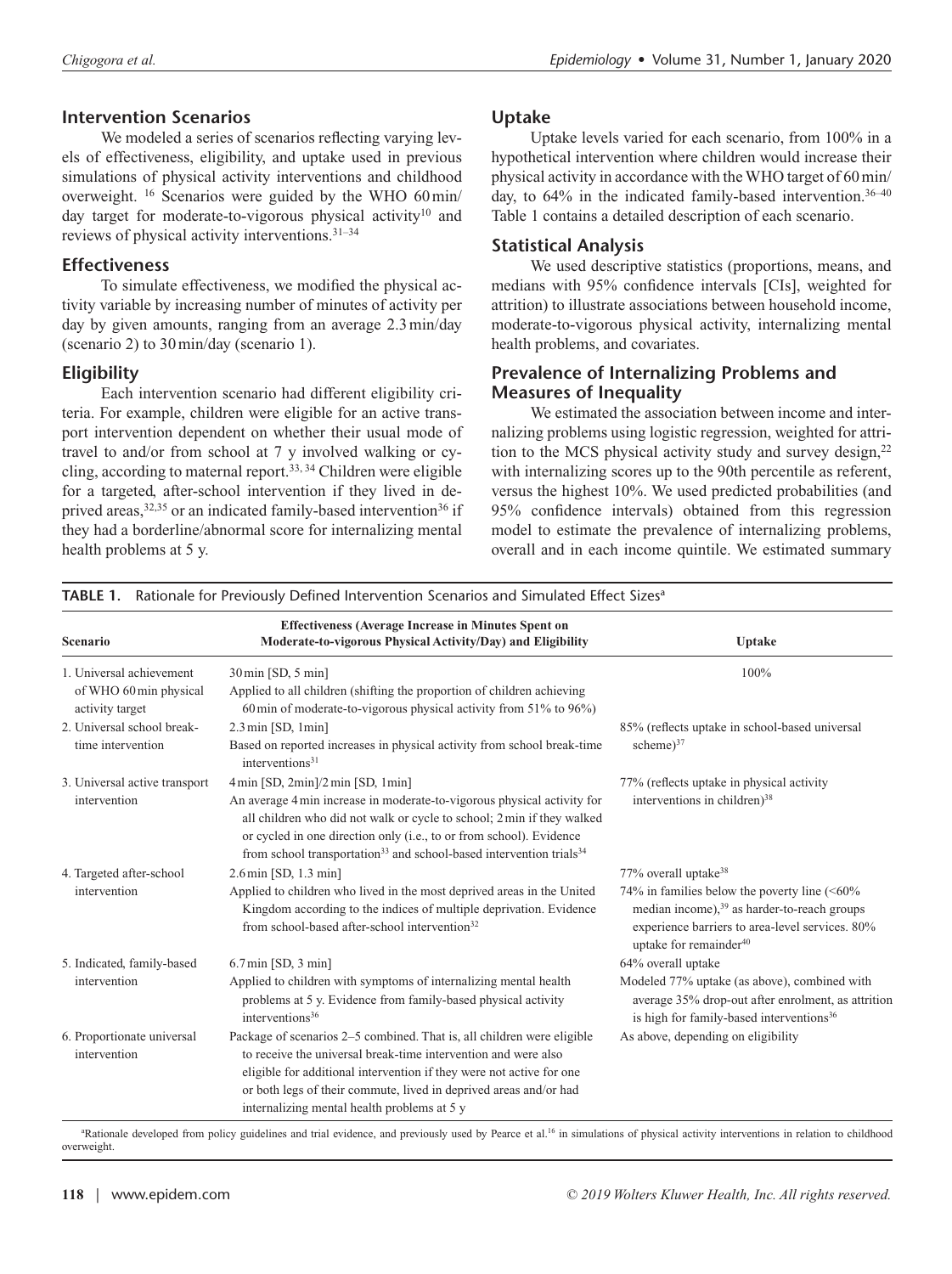measures of relative and absolute inequalities by repeating the regression with income quintile as a continuous linear term. Relative inequalities were calculated as the ratio of fitted probabilities of internalizing problems between the highest and lowest income quintiles (risk ratio [RR]; 95% confidence interval [CI]), and absolute inequalities as the difference between fitted probabilities for the highest and lowest income quintiles (risk difference [RD] and 95% CI).

# **Adjusting for Baseline Confounding Between Household Income and Internalizing Problems**

We accounted for baseline confounding in a marginal structural model (MSM) using inverse probability of treatment weights (IPTWs, eAppendix1; [http://links.lww.com/](http://links.lww.com/EDE/B596) [EDE/B596\)](http://links.lww.com/EDE/B596).<sup>41</sup> This provided an estimate of the total direct effect (TDE) of income on internalizing problems. To remove the excessive influence of extreme values, all IPTWs were trimmed at the 1st and 99th percentiles $42$  and multiplied these by the MCS physical activity study weight.<sup>22</sup>

## **Adjusting for Baseline and Time-varying Confounding, and the Mediating Role of Moderate-to-vigorous Physical Activity**

We entered observed moderate-to-vigorous physical activity in minutes into the MSM, with both baseline and intermediate confounders accounted for using IPTWs. This provided the "observed" controlled direct effect (CDE) of income on internalizing problems, an estimate of the effect of household income on child internalizing mental health problems, adjusted for observed level of physical activity and confounding.

## **Simulation of Intervention Scenarios**

We simulated the effect of each intervention scenario according to effectiveness, eligibility criteria, and uptake as described above and in Table 1. This was achieved by re-estimating the predicted probabilities of internalizing problems from the observed controlled direct effect model after increasing the physical activity (mediator) value by an amount (in minutes), as set out in the scenario. For example, in scenario 3, a universal transport intervention was simulated. This resulted in increases of physical activity by an average of 4min (with a standard deviation [SD] of 2min) in children whose commutes were not active to and from school (involving car, taxi, or bus ride), and by an average 2min (SD 1min) in children who were not active in one of the two commutes. This intervention was modeled for 77% uptake according to trial evidence. 37 The process we followed to manipulate the physical activity variable (as if changed by intervention) has been applied elsewhere,<sup>16,43</sup> and is described in detail in eAppendix 2;<http://links.lww.com/EDE/B596>.

All analyses were performed in Stata SE 15.1.

## **Working Sample**

Of 18,296 singletons recruited to the Millennium Cohort Study, 13,681 of participants at 7 y were invited to take part in the accelerometer study. Parental consent was given for 12,872 children, and 9,722 returned the accelerometers at the end of the study. Valid readings were recorded for 6,497 children. In total, 1,467 children had missing outcome or covariate data; these data were imputed under a missing at random assumption for 1,464 children (three had insufficient auxiliary information) (Figure 2). This was done through multiple imputation by chained equations in 20 datasets using auxiliary information, combined using Rubin's rules.44 The augment function was used to ensure that previously empty unrelated cells were unaffected.

## **Sensitivity Analyses**

We carried out four sensitivity analyses. In the first, we replaced parental reports of internalizing mental health problems (outcome) with those provided by a teacher (eTable 1; <http://links.lww.com/EDE/B596>), which comprised a much smaller subsample of children who took part in the MCS physical activity study. In the second, we replaced the distribution-based outcome with clinical cut-offs of the two subscales that comprise internalizing mental health problems (eTable 2; <http://links.lww.com/EDE/B596>).28 This is a less stringent cut-off, which includes children who scored high on either the emotional and peer subscale. In the third, we used highest maternal educational attainment as an alternative indicator of socioeconomic circumstances (exposure, eTable 3; [http://links.](http://links.lww.com/EDE/B596) [lww.com/EDE/B596](http://links.lww.com/EDE/B596)). In the fourth, we repeated analyses in children who had values for all covariates (complete cases, eTable 4; <http://links.lww.com/EDE/B596>).

## **RESULTS**

## **Sample Characteristics**

Table 2 shows characteristics of the original MCS sample, the multiply imputed analytic sample, and a complete-case sample. In general, the distribution of variables was consistent across all three samples.

## **Descriptive Findings**

In the main (imputed) analytic sample, 11% of children had internalizing mental health problems, median moderateto-vigorous physical activity was 61min, and 51% of children met the WHO physical activity target of 60min per day. A weak reverse gradient in physical activity was observed, where children from the lowest household income quintile had greater activity (median 62min) compared with those in the highest quintile (median 59 min). Median time spent in moderate-to-vigorous physical activity at 7 y was slightly lower in children with internalizing mental health problems (59min), compared with those without (61min). The weak reverse gradient in physical activity according to income suggests that increasing physical activity levels may not reduce inequality in internalizing problems.

## **Observed Controlled Direct Effect of Household Income on Internalizing Problems**

Accounting for attrition to the physical activity study (model A), population prevalence of internalizing mental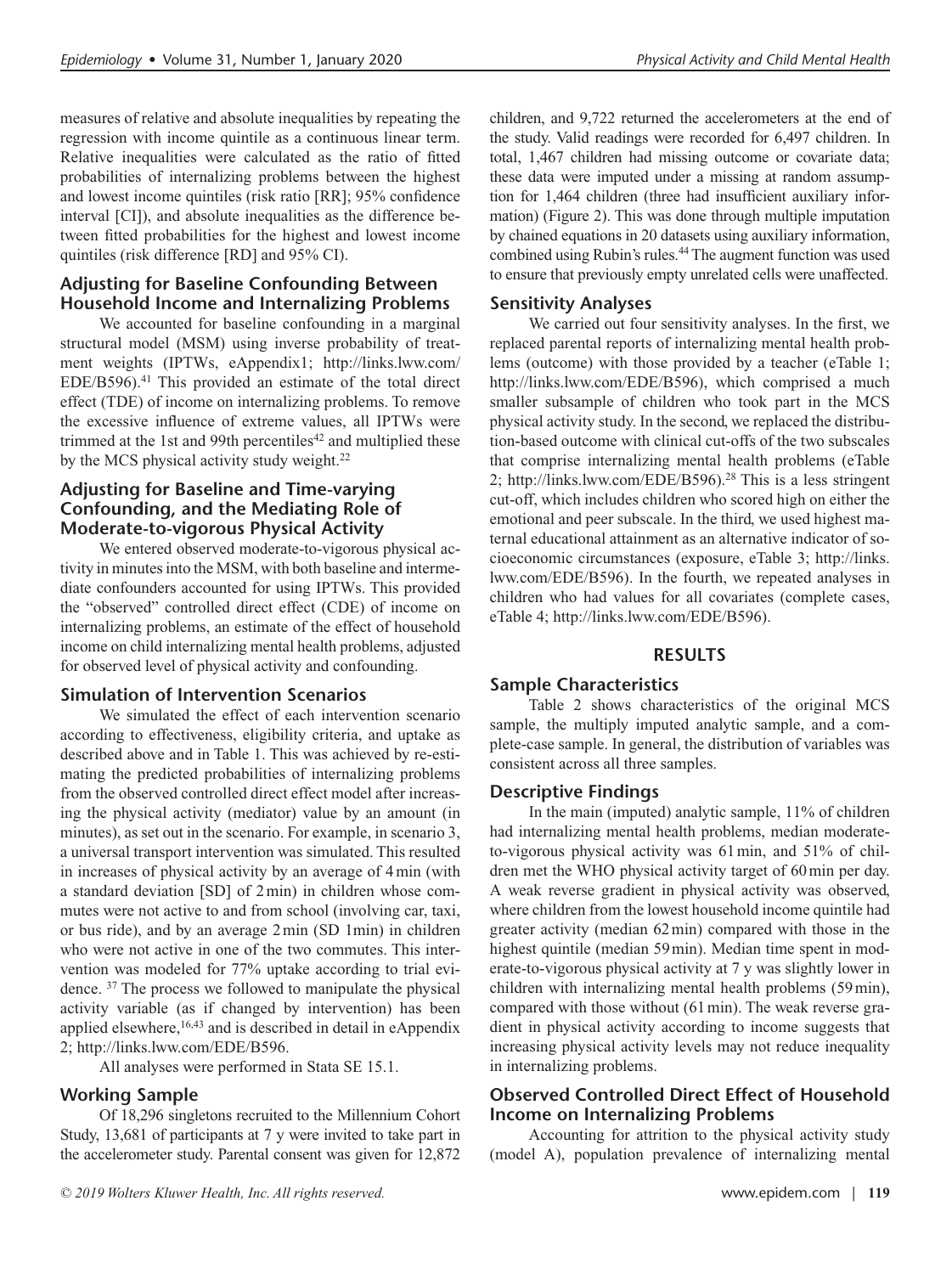

**FIGURE 2.** Selection of cohort members for investigation of the role of physical activity in the association between socioeconomic circumstances and mental health, Millennium Cohort Study.

health problems was  $11\%$  (95% CI = 10%, 12%; Table 3). Compared with children in the highest quintile, those from families in the lowest quintile of household income were more likely to have internalizing problems, according to measures of both relative and absolute inequality (RR: 3.3 [2.3, 4.4]; RD: 12% [8.6, 15.4]). Prevalence and inequalities were attenuated after adjustment for baseline confounding (the total direct effect/TDE of income on internalizing problems, model B). Additional adjustment for confounding and observed physical activity (the observed controlled direct effect/CDE, model C) resulted in little change from the TDE (overall prevalence 10% [9, 12]; RR: 2.2 [1.1, 3.4]; RD: 8% [3, 13]).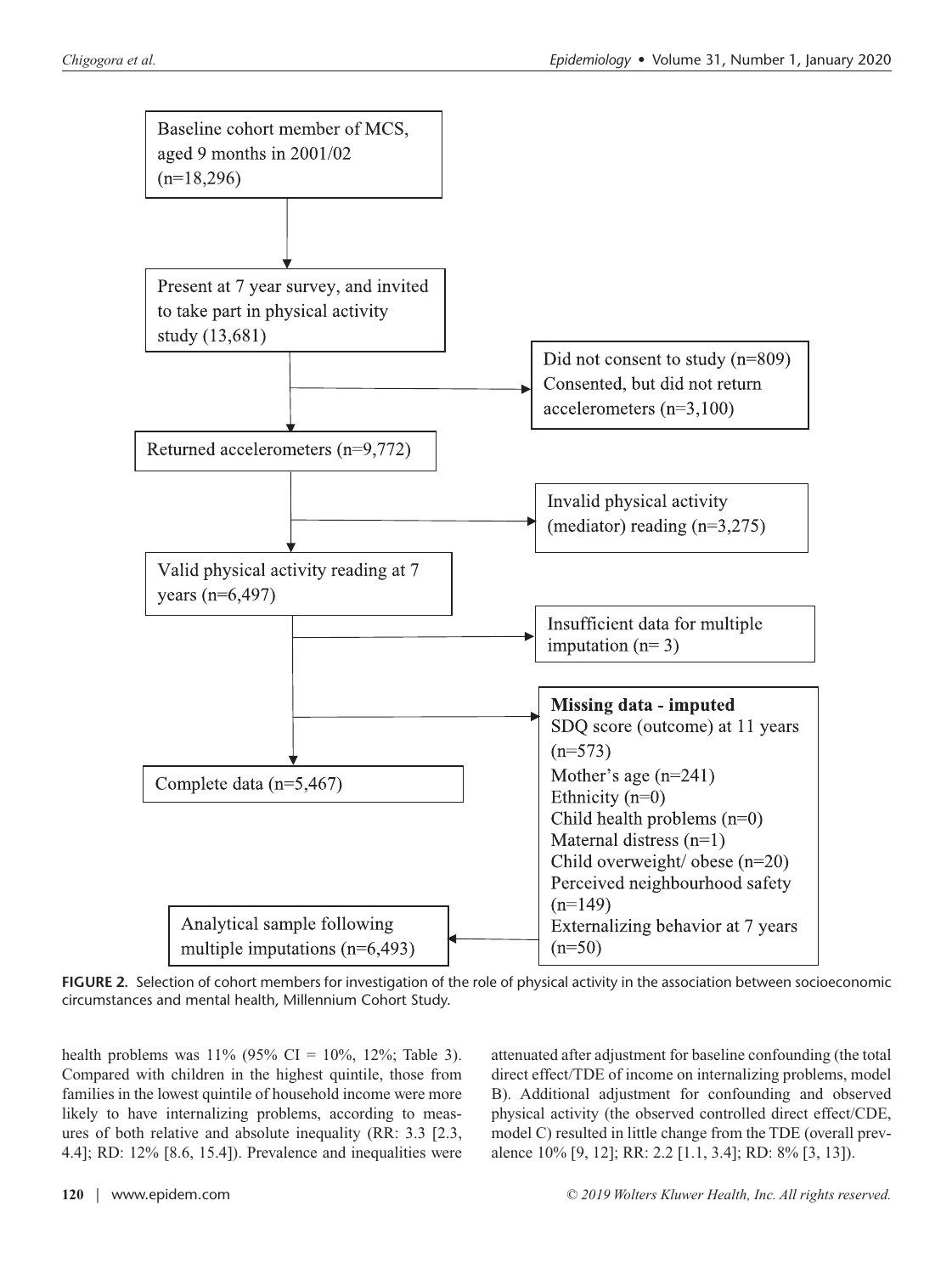|                                                                         | Weighted <sup>a</sup> Proportion (Observed n) Unless Indicated Otherwise |                                   |                                                                     |  |
|-------------------------------------------------------------------------|--------------------------------------------------------------------------|-----------------------------------|---------------------------------------------------------------------|--|
|                                                                         | Original<br><b>MCS</b> Sample<br>$(n = 18,296)$                          | Complete<br>Case<br>$(n = 5,467)$ | <b>Analytic Sample,</b><br><b>Imputed with M20</b><br>$(n = 6,493)$ |  |
| Household income quintile at 5 years, $n$ (%)                           |                                                                          |                                   |                                                                     |  |
| Wealthiest (1)                                                          | 2,909(20)                                                                | 1,316(21)                         | 19                                                                  |  |
| $\overline{c}$                                                          | 3,172(20)                                                                | 1,278(20)                         | 19                                                                  |  |
| 3                                                                       | 3,450(20)                                                                | 1,191(20)                         | 21                                                                  |  |
| 4                                                                       | 4,103(20)                                                                | 958 (19)                          | 20                                                                  |  |
| Poorest $(5)$                                                           | 4,580 (19)                                                               | 620 (19)                          | 21                                                                  |  |
| Item missing                                                            | 82                                                                       | n/a                               | n/a                                                                 |  |
| Sex, $n$ $(\%)$                                                         |                                                                          |                                   |                                                                     |  |
| Female                                                                  | 8,879 (49)                                                               | 2,829 (50)                        | 49                                                                  |  |
| Item missing                                                            | $[0]$                                                                    | n/a                               | n/a                                                                 |  |
| Baseline confounders at 5 years                                         |                                                                          |                                   |                                                                     |  |
| Maternal age first live birth, mean (CI)                                | 25.5 (25.4, 25.6)                                                        | 25.6 (25.4, 25.8)                 | 25.2 (24.9, 25.5)                                                   |  |
| Item missing                                                            | [674]                                                                    | n/a                               | n/a                                                                 |  |
| Ethnicity non-white, $n$ (%)                                            | 14 (3,321)                                                               | 11 (556)                          | 15                                                                  |  |
| Item missing                                                            | [0]                                                                      | n/a                               | n/a                                                                 |  |
| Mediator, moderate-to-vigorous physical activity at 7 years             |                                                                          |                                   |                                                                     |  |
| Overall minutes of activity per day median (CI) <sup>a</sup>            | 61.0 (62.55, 63.98)                                                      | 61.0(62.10, 63.62)                | 60.6 (59.8, 64.42)                                                  |  |
| Item missing                                                            | [11,987]                                                                 | n/a                               | n/a                                                                 |  |
| Achieving WHO target of 60 min per day, $n$ (%)                         | 3,182(51)                                                                | 2,646(50)                         | 51                                                                  |  |
| Minutes per day in lowest income group/quintile, median (CI)            | 61.4 (59.3, 63.6)                                                        | 60.8 (58.3, 63.3)                 | 62.2 (60.0, 64.35)                                                  |  |
| Minutes per day in highest income group/quintile, median (CI)           | 60.0(57.5, 60.5)                                                         | 59.0 (57.3, 60.6)                 | 58.9 (57.4, 60.4)                                                   |  |
| Minutes per day in children without internalizing problems, median (CI) | 60.3(59.5, 61.2)                                                         | 60.1(59.2, 61.0)                  | 60.8(60.0, 61.6)                                                    |  |
| Minutes per day in children with internalizing problems, median (CI)    | 58.2 (54.6, 61.8)                                                        | 58.2 (55.0, 61.6)                 | 58.8 (55.8, 61.9)                                                   |  |
| Intermediate confounders at 7 years, n (%)                              |                                                                          |                                   |                                                                     |  |
| Child has longstanding illness                                          | 2,449(19)                                                                | 939 (18)                          | 18                                                                  |  |
| Item missing                                                            | [5, 104]                                                                 | n/a                               | n/a                                                                 |  |
| Maternal distress (K6)                                                  | 3,166(24)                                                                | 1,263(25)                         | 24                                                                  |  |
| Item missing                                                            | [5, 104]                                                                 | n/a                               | n/a                                                                 |  |
| Child overweight/ obese                                                 | 2,570 (20)                                                               | 932 (20)                          | 20                                                                  |  |
| Item missing                                                            | [5,314]                                                                  | n/a                               | n/a                                                                 |  |
| Lives in unsafe neighborhood                                            | 1,214(10)                                                                | 536 (11)                          | 11                                                                  |  |
| Item missing                                                            | [6, 158]                                                                 | n/a                               | n/a                                                                 |  |
| Externalizing symptoms at 7 years                                       | 1,380(11)                                                                | 436 (10)                          | 11                                                                  |  |
| Item missing                                                            | [5,520]                                                                  | n/a                               | n/a                                                                 |  |
| Internalizing mental health problems at 11 years, $n$ $(\%)$            |                                                                          |                                   |                                                                     |  |
| Internalizing mental health problems                                    | 1,218(10)                                                                | 461 (10)                          | 11                                                                  |  |
| Item missing                                                            | [6, 112]                                                                 | n/a                               | n/a                                                                 |  |

#### **TABLE 2.** Characteristics of Millennium Cohort Study Members in Original and Analytic Samples

a Original sample was weighted for selection to the Millennium Cohort Study. Complete-case and imputed samples were weighted for attrition to the physical activity study. Weighted median moderate-to-vigorous physical activity was estimated in a quantile regression, with 95% CI.

#### **Intervention Scenarios**

A universal increase in moderate-to-vigorous physical activity by an average of 30min for each child in the MCS physical activity study (scenario 1) resulted in 95.6% attainment of the WHO recommended 60min per day (Table 3). Increasing physical activity by this amount slightly reduced overall prevalence of internalizing mental health problems to 10% [8, 12], compared with the observed CDE. Absolute inequality was also lower compared with the observed CDE (RD 8% [2, 13]), but relative inequality remained unchanged.

More realistic increases in physical activity (scenarios 2–5) did not reduce prevalence or inequalities in internalizing problems. The effect of increasing moderate-to-vigorous physical activity was the same whether it was done universally during break time (scenario  $2$ ), $31$  on the school-commute (scenario 3), targeted to children living in deprived areas (scenario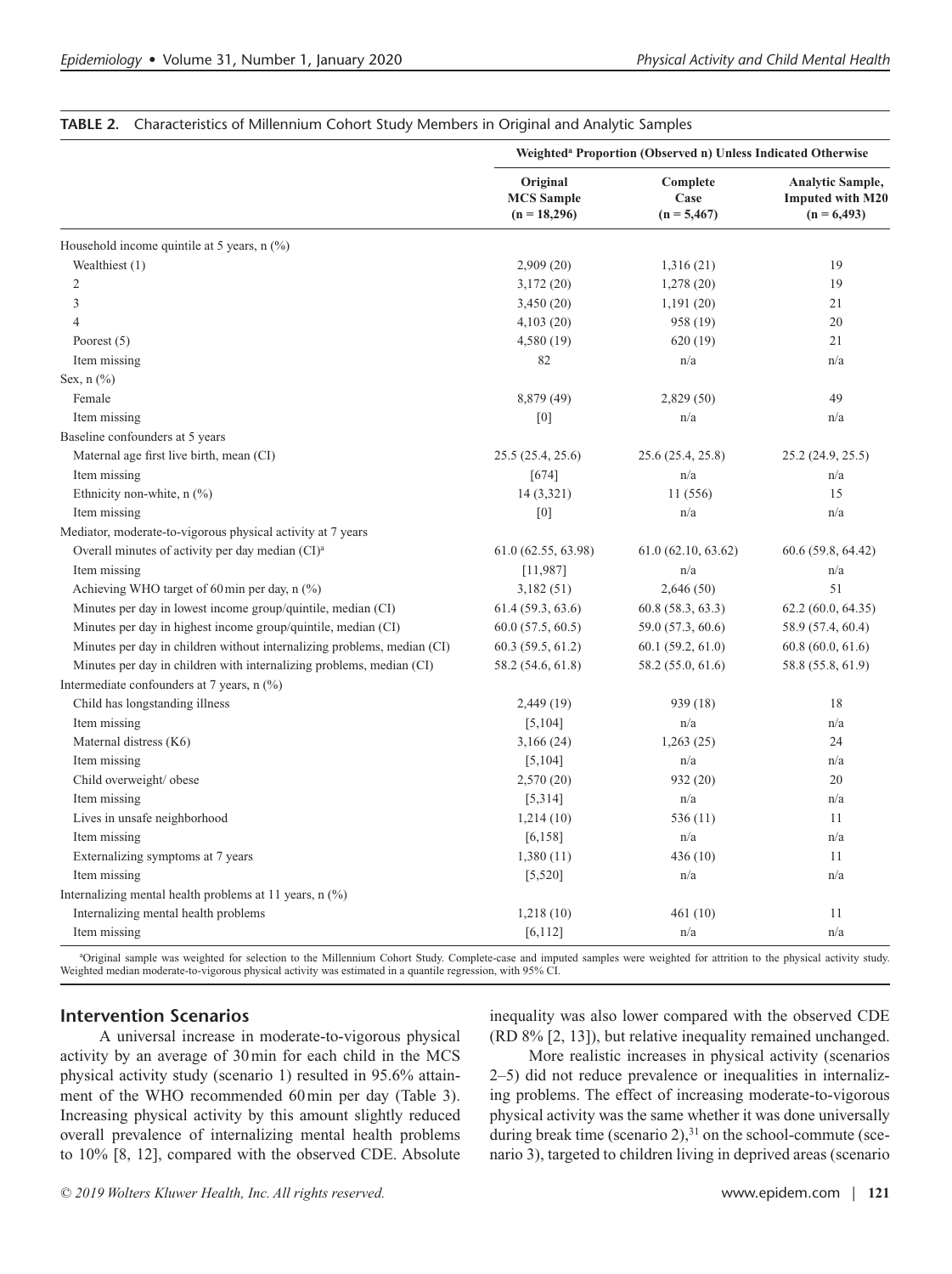| Prevalence (%, 95% CI) of Internalizing<br><b>Problems According to</b><br><b>Quintiles of Household Income</b> |                                                                                                         |          |          |           |                       | <b>Inequalities in Internalizing Problems</b><br>(Least Deprived Ref Versus Most<br>Deprived) <sup><math>a</math></sup>                                       |                                     |
|-----------------------------------------------------------------------------------------------------------------|---------------------------------------------------------------------------------------------------------|----------|----------|-----------|-----------------------|---------------------------------------------------------------------------------------------------------------------------------------------------------------|-------------------------------------|
| 1/Lowest                                                                                                        | $\overline{2}$                                                                                          | 3        | 4        | 5/Highest | Overall<br>Prevalence | <b>Risk</b><br>Ratio (CI)                                                                                                                                     | <b>Risk Difference.</b><br>$%$ (CI) |
| Model A: unadjusted <sup>b</sup>                                                                                |                                                                                                         |          |          |           |                       |                                                                                                                                                               |                                     |
| 17(13.7, 20.7)                                                                                                  | 13(10, 16)                                                                                              | 9(7, 11) | 8(6, 10) | 5(4,6)    | 11(10, 12)            | 3.3(10.4, 16.1)                                                                                                                                               | 12(9, 15)                           |
|                                                                                                                 | Model B: adjusted for baseline confounding/TDE <sup>c</sup>                                             |          |          |           |                       |                                                                                                                                                               |                                     |
| 15(11, 20)                                                                                                      | 11(9, 14)                                                                                               | 9(7, 11) | 8(6, 11) | 7(3, 11)  | 10(9, 12)             | 2.2(1.1, 3.4)                                                                                                                                                 | 8(3, 13)                            |
| Model C: observed CDE/CDE <sup>d</sup>                                                                          |                                                                                                         |          |          |           |                       |                                                                                                                                                               |                                     |
| 15(11, 20)                                                                                                      | 11(9, 14)                                                                                               | 9(7, 11) | 9(6, 11) | 7(3, 10)  | 10(9, 12)             | 2.2(1.0, 3.4)                                                                                                                                                 | 8(3, 13)                            |
|                                                                                                                 | Moderate-to-vigorous physical activity interventions simulations                                        |          |          |           |                       |                                                                                                                                                               |                                     |
|                                                                                                                 | Scenario 1: universal achievement of WHO target (60 min moderate-to-vigorous physical activity per day) |          |          |           |                       |                                                                                                                                                               |                                     |
| 15(9, 20)                                                                                                       | 11(8, 14)                                                                                               | 8(6, 11) | 8(5, 11) | 6(3, 10)  | 10(8, 12)             | 2.2(1.1, 3.4)                                                                                                                                                 | 8(2, 13)                            |
|                                                                                                                 | Scenario 2: universal school break time (model C, plus average 2.3 min increase, 85% uptake)            |          |          |           |                       |                                                                                                                                                               |                                     |
| 15(11, 20)                                                                                                      | 11(9, 14)                                                                                               | 9(7, 11) | 8(6, 11) | 7(3, 10)  | 10(9, 12)             | 2.2(1.1, 3.4)                                                                                                                                                 | 8(3, 13)                            |
|                                                                                                                 |                                                                                                         |          |          |           |                       | Scenario 3: universal active transport (model C, plus average 4 min increase for nonactive and 2 min for active in one direction, 77% uptake)                 |                                     |
| 15(11, 20)                                                                                                      | 11(9, 14)                                                                                               | 9(7, 11) | 8(6, 11) | 7(3, 10)  | 10(9, 12)             | 2.2(1.1, 3.4)                                                                                                                                                 | 8(3, 13)                            |
|                                                                                                                 |                                                                                                         |          |          |           |                       | Scenario 4: targeted, after-school intervention (model C, plus 2.6 min increase in lowest quintile of material deprivation, differential uptake) <sup>e</sup> |                                     |
| 15(11, 20)                                                                                                      | 11(9, 14)                                                                                               | 9(7, 11) | 9(6, 11) | 7(3, 10)  | 10(9, 12)             | 2.2(1.1, 3.4)                                                                                                                                                 | 8(3, 13)                            |
|                                                                                                                 | Scenario 5: indicated (model C, plus 6.7 min increase for children with high SDQ at 5 years, 64% uptake |          |          |           |                       |                                                                                                                                                               |                                     |
| 15(11, 20)                                                                                                      | 11(9, 14)                                                                                               | 9(7, 11) | 9(6, 11) | 7(3, 10)  | 10(9, 12)             | 2.2(1.1, 3.4)                                                                                                                                                 | 8(3, 13)                            |
|                                                                                                                 | Scenario 6: proportionate universal intervention (scenarios 2–5)                                        |          |          |           |                       |                                                                                                                                                               |                                     |
| 15(11, 20)                                                                                                      | 11(9, 14)                                                                                               | 9(7, 11) | 8(6, 11) | 7(3, 10)  | 10(9, 12)             | 2.2(1.1, 3.4)                                                                                                                                                 | 8(3, 13)                            |

**TABLE 3.** Prevalence and Risk of Parent-reported Internalizing Child Mental Health Problems at 11 Years According to Household Income at 5 Years: Millennium Cohort Study

a Relative and absolute inequalities were modeled using a continuous linear term for income, explaining discordance from prevalence estimates.

b Weighted for attrition to the physical activity study.

c TDE of income on internalizing mental health problems adjusted for attrition to physical activity study and baseline confounders.

d Observed CDE of income on internalizing mental health problems, adjusted for attrition to physical activity study, baseline confounders, observed moderate-to-vigorous physical activity and time-varying confounders at 7 years.

e 74% uptake below poverty line, 80% uptake for the rest—overall uptake 77%.

4), or applied to children with prior internalizing problems (scenario 5). The combination of universal, targeted, and indicated interventions (scenarios 2–5) within a single package of interventions resulted in only slightly lower prevalence and absolute inequalities than shown for the constituent scenarios in isolation.

#### **Sensitivity Analyses**

We conducted sensitivity analyses using alternative measures of the outcome (eTable 1; [http://links.lww.com/](http://links.lww.com/EDE/B596) [EDE/B596](http://links.lww.com/EDE/B596) and eTable 2; <http://links.lww.com/EDE/B596>), and these showed that increasing moderate-to-vigorous physical activity at 7 y would make little difference to later reports of internalizing mental health problems regardless of the rater, and whether less stringent or clinical cut-offs of internalizing problems were applied. Sensitivity analyses with maternal education (eTable 3; [http://links.lww.com/EDE/B596\)](http://links.lww.com/EDE/B596) as an alternative measure of the socioeconomic status (the exposure) showed similar results to those found using income as a measure of socioeconomic circumstances. We also conducted analyses in a complete cases sample, with nonmissing covariate data (eTable 4; <http://links.lww.com/EDE/B596>), which showed that our findings were substantially the same as in the multiply imputed analytic sample.

#### **DISCUSSION**

#### **Main Findings**

A simulation of the impact of increasing moderate-tovigorous physical activity in children 7 years of age according to the WHO target of 60min/day resulted in a small reduction in population prevalence of internalizing mental health problems at 11 y. More realistic simulations, informed by physical activity increases and uptake achieved in trials, showed only a small reduction when interventions were used in combination.

Marmot et al.<sup>15</sup> advocate a proportionate universal approach for improving population health and reducing inequalities. Results from our simulation of proportionate universal interventions, where intensive physical activity interventions were applied to targeted groups in addition to universal implementation, resulted in slightly lower prevalence and absolute inequality in internalizing mental health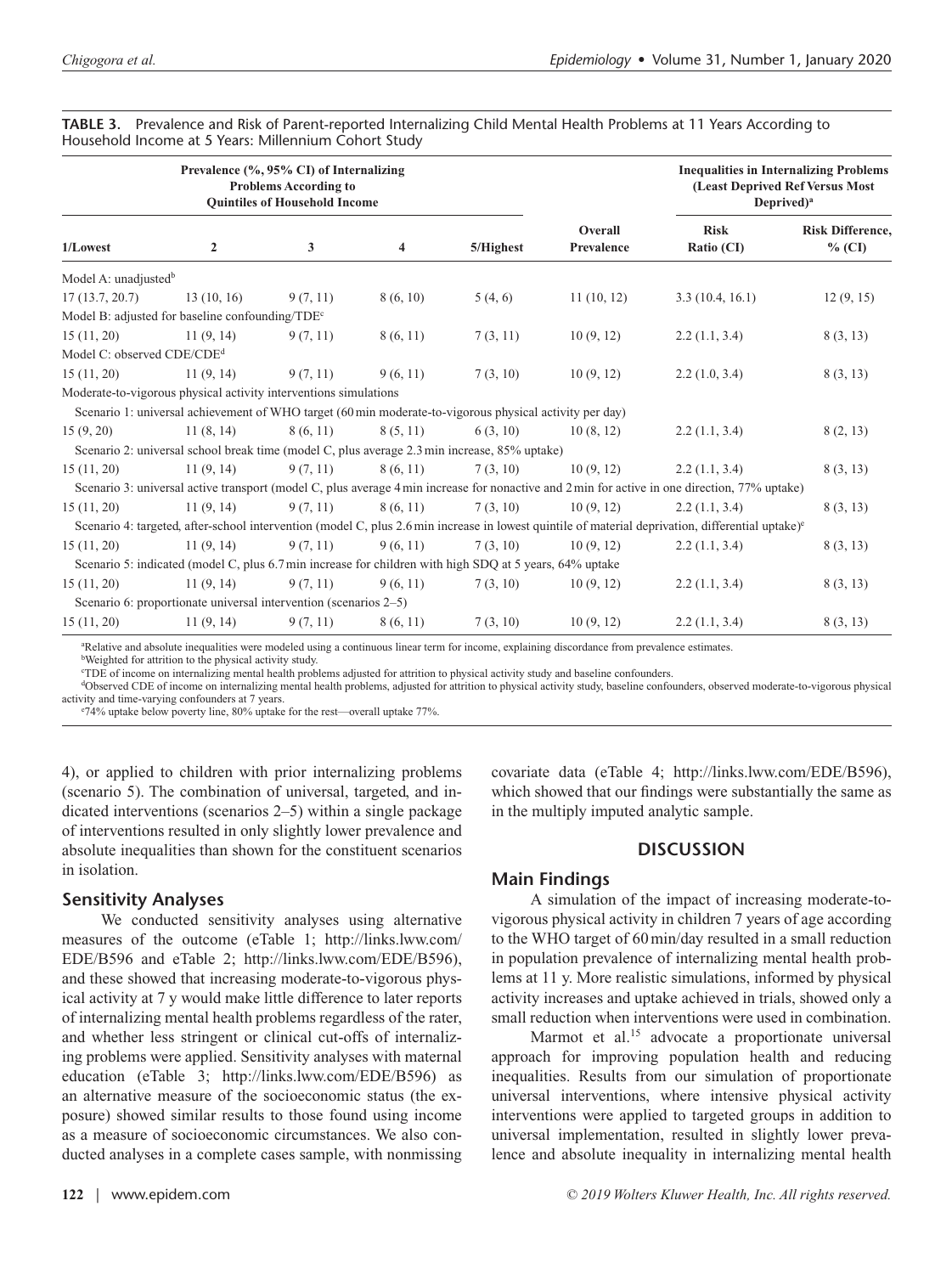problems than for individual interventions. However, the reduction observed was so small that it would not justify the extra resources required to implement such a combined approach.

#### **Comparison with Other Studies**

Our results support findings from other studies showing that children from less advantaged backgrounds are at greater risk of child mental health problems.2 Studies examining physical activity by socioeconomic circumstances have produced contradictory results.12 Our finding of a weak reverse gradient between physical activity and household income corroborate previous findings from the Millennium Cohort Study, which demonstrated that disadvantaged children were more likely to be physically active.<sup>11,45</sup>

Observational studies and randomized trials have shown beneficial effects of physical activity on child mental health problems, where greater physical activity was associated with lower levels of internalizing problems.<sup>5</sup> However, it has been difficult to synthesize evidence from physical activity trials to inform interventions at the population level, due to variation in methodologic characteristics such as sampling and measurement. Using an alternative approach, we have combined physical activity interventions shown to be effective in children and estimated their potential impact on internalizing mental health problems in a population-representative sample. Our findings indicate that increasing the physical activity of children through a proportionate universal approach, consisting of several evidenced interventions, would have little effect on prevalence and inequality in internalizing mental health problems in the United Kingdom.

#### **Strengths and Limitations**

This is the first study to use intervention simulations to examine how increasing moderate-to-vigorous physical activity in the general population could affect child mental health problems. We analyzed data from a large, nationally representative cohort of UK children with an objective measure of physical activity and rich socioeconomic, health, and demographic data, which we used to operationalize targeting mechanisms and account for potential confounders. The availability of longitudinal data allowed for temporal ordering of household income and internalizing mental health problems. We used subscales of the Strengths and Difficulties Questionnaire, a comprehensive, validated, and widely used measure of child mental health problems, using both distribution and clinical cut-offs.

Findings from our study were largely the same in sensitivity analyses according to different raters of internalizing problems, alternative measures of socioeconomic circumstances, and restriction to a complete-case sample.

We were able to examine a number of population intervention scenarios. The eligibility, uptake, and effectiveness of the policy scenarios were carried out in earlier work and guided by the WHO physical activity target, evidence from physical activity trials, systematic reviews of physical activity studies, and consultation with experts and parents.16 However, trial evidence of the relationship between physical activity and internalizing mental health problems was scarce, so intervention scenarios were informed by physical activity interventions designed to improve other outcomes (such as overweight)<sup>16</sup>; nevertheless, this still provides an informative picture of increases in physical activity that might realistically be achieved through intervention. Additional details about the effectiveness of physical activity interventions according to the socioeconomic circumstances of recruited children would have helped to more accurately model increases in physical activity. With more nuanced trial evidence, we could also have modeled alternative intervention scenarios showing how uptake of physical activity interventions may differ across socioeconomic groups. Trials where physical activity interventions were combined with other lifestyle characteristics, such as diet, could have been used to inform scenarios reflecting the complex environment where multiple risk factors co-exist. While we were able to examine a hypothetical proportionate universal intervention, where we combined a number of interventions (scenarios 2–5), such a physical activity intervention may not be practical in real life, where families and children may be too busy to engage with every intervention on offer to them. Thus, it is possible that the small effects we modeled would not be observed in the general population.

Our analyses were somewhat limited by data availability. First, we did not have information about distance between homes and schools and any barriers to active commuting (e.g., busy roads or lack of sidewalks), which we could have used to inform our active transport intervention scenario. Second, although physical activity was objectively measured in our study, some measurements were removed due to extreme values and time not wearing accelerometers, thus excluding some children from our investigation.<sup>22</sup> Third, although we adjusted for a number of baseline and intermediate confounding factors, there may be residual confounding that was not measured.

#### **Implications and Future Research**

Following WHO recommendations that all children should achieve 60min of moderate-to-vigorous physical activity per day, $10$  a national target has been set to reach this goal in the United Kingdom.9 Our analysis indicates that if this target were to be achieved, the impact on prevalence and inequalities in child mental health problems would be small. Efforts to increase moderate-to-vigorous physical activity beyond this may be unrealistic in light of evidence that at least half of children 7 y of age were not achieving that target in the MCS.<sup>11</sup>

Our analyses demonstrate a method for simulating population interventions according to universal or targeted eligibility criteria, with differing levels of effectiveness and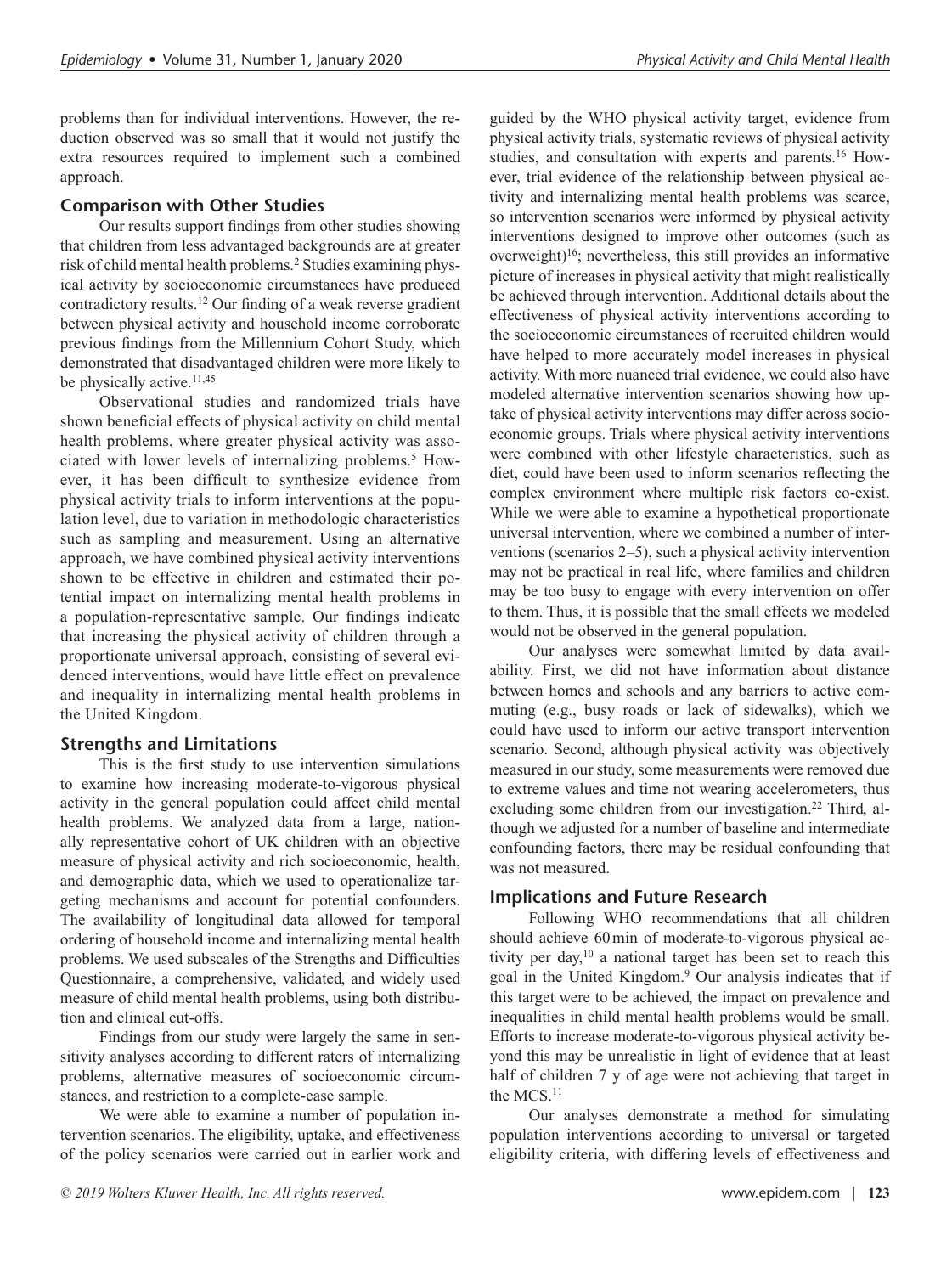uptake. The simulations allowed us to ask questions relevant to policy on child physical activity and mental health, addressing knowledge gaps that cannot be addressed through trial evidence. A similar approach could be adopted to evaluate potential impacts of the WHO 60min/day moderate-tovigorous physical activity target for other outcomes, and in other nations. This approach could also help anticipate the consequences of other policies or targets being considered by policy-makers before they are implemented, and to address other relevant questions about the potential real-world impact of policy interventions.

Although promotion of physical activity may benefit child mental health, the effects of the interventions we modeled were small. One plausible explanation for the small effects of moderate-to-vigorous physical activity on internalizing mental health problems may be the prolonged interval between physical activity measurement at 7 y and internalizing mental health problems at 11 y. Trial evidence has generally reported short follow-up periods, within a few weeks of intervention,<sup>5</sup> and our findings may possibly reflect the reduced impact of physical activity interventions over a longer duration. The lack of evidence of notable long-term effects of moderate-to-vigorous physical activity on internalizing child mental health problems suggests the need for trials with longer follow-up to assess lasting effects of physical activity on child mental health problems. In addition, researchers investigating the association between physical activity and child mental health problems should consider the impact of measurement of mental health problems, specifically the potential complex interrelationships between moderate-to-vigorous physical activity and externalizing behaviors, which are commonly incorporated in measures of child mental health.

Our study suggests that increasing physical activity in children in the United Kingdom according to WHO policy guidance may have little effect on prevalence and inequality in internalizing mental health problems. Future research should examine how physical activity interventions could benefit inequalities in other childhood outcomes known to be associated with physical activity, such as muscular, cardiorespiratory, bone and functional development.<sup>9</sup>

#### **REFERENCES**

- 1. Green H, McGinnity Á, Meltzer H, Ford T, Goodman R. *Mental health of children and young people in Great Britain*. 2004. Available at: [http://](http://no-pa.uk/wp-content/uploads/2015/02/Mental-health-of-children.pdf) [no-pa.uk/wp-content/uploads/2015/02/Mental-health-of-children.pdf.](http://no-pa.uk/wp-content/uploads/2015/02/Mental-health-of-children.pdf) Accessed 12 April 2018.
- 2. Reiss F. Socioeconomic inequalities and mental health problems in children and adolescents: a systematic review. *Soc Sci Med.* 2013;90:24–31.
- 3. Shonkoff JP, Garner AS; Committee on Psychosocial Aspects of Child and Family Health; Committee on Early Childhood, Adoption, and Dependent Care; Section on Developmental and Behavioral Pediatrics. The lifelong effects of early childhood adversity and toxic stress. *Pediatrics.* 2012;129:e232–e246.
- 4. Department of Health. *Closing the gap: Priorities for essential change in mental health*. 2014. Available at: [https://assets.publishing.service.gov.](https://assets.publishing.service.gov.uk/government/uploads/system/uploads/attachment_data/file/281250/Closing_the_gap_V2_-_17_Feb_2014.pdf) [uk/government/uploads/system/uploads/attachment\\_data/file/281250/](https://assets.publishing.service.gov.uk/government/uploads/system/uploads/attachment_data/file/281250/Closing_the_gap_V2_-_17_Feb_2014.pdf) [Closing\\_the\\_gap\\_V2\\_-\\_17\\_Feb\\_2014.pdf.](https://assets.publishing.service.gov.uk/government/uploads/system/uploads/attachment_data/file/281250/Closing_the_gap_V2_-_17_Feb_2014.pdf) Accessed 12 September 2018.
- 5. Biddle SJ, Asare M. Physical activity and mental health in children and adolescents: a review of reviews. *Br J Sports Med*. 2011;45:886–889.
- 6. Ahn S, Fedewa AL. A meta-analysis of the relationship between children's physical activity and mental health. *J Pediatr Psychol.* 2011;36:385–397.
- 7. Pulsford RM, Cortina-Borja M, Rich C, Kinnafick FE, Dezateux C, Griffiths LJ. Actigraph accelerometer-defined boundaries for sedentary behaviour and physical activity intensities in 7 year old children. *PLoS One.* 2011;6:e21822.
- 8. Goodman A, Goodman R. Strengths and difficulties questionnaire as a dimensional measure of child mental health. *J Am Acad Child Adolesc Psychiatry.* 2009;48:400–403.
- 9. Chief Medical Officers of England, Scotland, Wales, and Northern Ireland. *Start active, stay active*: *A report on physical activity from the four home countries' Chief Medical Officers*. London: Department of Health, 2011.
- 10. World Health Organization. Global recommendations on physical activity for health. Available at: [https://apps.who.int/iris/bitstream/han](https://apps.who.int/iris/bitstream/handle/10665/44399/9789241599979_eng.pdf;jsessionid=56FCE0B00CD5C27AC3530E7A47A190F3?sequence=1)[dle/10665/44399/9789241599979\\_eng.pdf;jsessionid=56FCE0B00CD5](https://apps.who.int/iris/bitstream/handle/10665/44399/9789241599979_eng.pdf;jsessionid=56FCE0B00CD5C27AC3530E7A47A190F3?sequence=1) [C27AC3530E7A47A190F3?sequence=1](https://apps.who.int/iris/bitstream/handle/10665/44399/9789241599979_eng.pdf;jsessionid=56FCE0B00CD5C27AC3530E7A47A190F3?sequence=1). Accessed 24 May 2019.
- 11. Griffiths LJ, Cortina-Borja M, Sera F, et al. How active are our children? Findings from the Millennium Cohort Study. *BMJ Open.* 2013;3:e002893.
- 12. Stalsberg R, Pedersen AV. Effects of socioeconomic status on the physical activity in adolescents: a systematic review of the evidence. *Scand J Med Sci Sports.* 2010;20:368–383.
- 13. Stanley RM, Jones RA, Cliff DP, et al. Increasing physical activity among young children from disadvantaged communities: study protocol of a group randomised controlled effectiveness trial. *BMC Public Health.* 2016;16:1095.
- 14. National Health Service. Regular exercise may help lower your risk of depression. Available at: [https://www.nhs.uk/conditions/stress-anxiety](https://www.nhs.uk/conditions/stress-anxiety-depression/mental-benefits-of-exercise/)[depression/mental-benefits-of-exercise/.](https://www.nhs.uk/conditions/stress-anxiety-depression/mental-benefits-of-exercise/) Accessed 21 November 2018.
- 15. Marmot M, Allen J, Goldblatt P, Boyce T, McNeish D, Grady M. Fair society, healthy lives. *The Marmot Review*, 2010;14.
- 16. Pearce A, Hope S, Griffiths L, Cortina-Borja M, Chittleborough C, Law C. What if all children achieved WHO recommendations on physical activity? Estimating the impact on socio-economic inequalities in childhood overweight in the UK Millennium Cohort Study. *Int J Epidemiol*. 2019;48:134–147.
- 17. Gordon RS Jr. An operational classification of disease prevention. *Public Health Rep.* 1983;98:107–109.
- 18. Plewis I. *The Millennium Cohort Study: Technical Report on Sampling*. London: Centre for Longitudinal Studies; 2007.
- 19. Connelly R, Platt L. Cohort profile: UK Millennium Cohort Study (MCS). *Int J Epidemiol.* 2014;43:1719–1725.
- 20. Centre for Longitudinal Studies. Welcome to the Millennium Cohort Study. Available at: <https://www.cls.ioe.ac.uk/page.aspx?sitesectionid=851>. Accessed 17 April 2018.
- 21. Centre for Longitudinal Studies, Institute of Education, University of London. Millennium Cohort Study – Ethical Review and Consent. Available at: [http://www.cls.ioe.ac.uk/shared/get-file.](http://www.cls.ioe.ac.uk/shared/get-file.ashx?id=1601&itemtype=document) [ashx?id=1601&itemtype=document](http://www.cls.ioe.ac.uk/shared/get-file.ashx?id=1601&itemtype=document). Accessed on 12 April 2018.
- 22. Griffiths LJ, Rich C, Geraci M, et al. Technical report on the enhancement of Millennium Cohort Study data with accelerometer-derived measures of physical activity and sedentary behaviour in seven year olds. January 2013. Available at: [https://sp.ukdataservice.ac.uk/doc/7238/mrdoc/pdf/](https://sp.ukdataservice.ac.uk/doc/7238/mrdoc/pdf/mcs4_pa_technical_report.pdf) [mcs4\\_pa\\_technical\\_report.pdf](https://sp.ukdataservice.ac.uk/doc/7238/mrdoc/pdf/mcs4_pa_technical_report.pdf). Accessed on 12 April 2018.
- 23. Rosenburg R, Atkinson M. *Millennium Cohort Study. MCS 5: Guide to derived variables*. Centre for Longitudinal studies; 2015.
- 24. Ott AE, Pate RR, Trost SG, Ward DS, Saunders R. The use of uniaxial and triaxial accelerometers to measure children's "free-play" physical activity. *Ped Exercise Sci*. 2000;12:360–370.
- 25. Rich C, Geraci M, Griffiths L, Sera F, Dezateux C, Cortina-Borja M. Quality control methods in accelerometer data processing: defining minimum wear time. *PLoS One.* 2013;8:e67206.
- 26. Riani M, Atkinson AC. Robust diagnostic data analysis: transformations in regression. *Technometrics*. 2000;42:384–394.
- 27. Goodman R. Psychometric properties of the strengths and difficulties questionnaire. *J Am Acad Child Adolesc Psychiatry.* 2001;40:1337–1345.
- 28. Ehcap. Scoring the SDQ questionnaire. Available at: [http://www.](http://www.ehcap.co.uk/content/sites/ehcap/uploads/NewsDocuments/236/SDQEnglishUK4-17scoring-1.PDF) [ehcap.co.uk/content/sites/ehcap/uploads/NewsDocuments/236/](http://www.ehcap.co.uk/content/sites/ehcap/uploads/NewsDocuments/236/SDQEnglishUK4-17scoring-1.PDF) [SDQEnglishUK4-17scoring-1.PDF.](http://www.ehcap.co.uk/content/sites/ehcap/uploads/NewsDocuments/236/SDQEnglishUK4-17scoring-1.PDF) Accessed 19 February 2018.